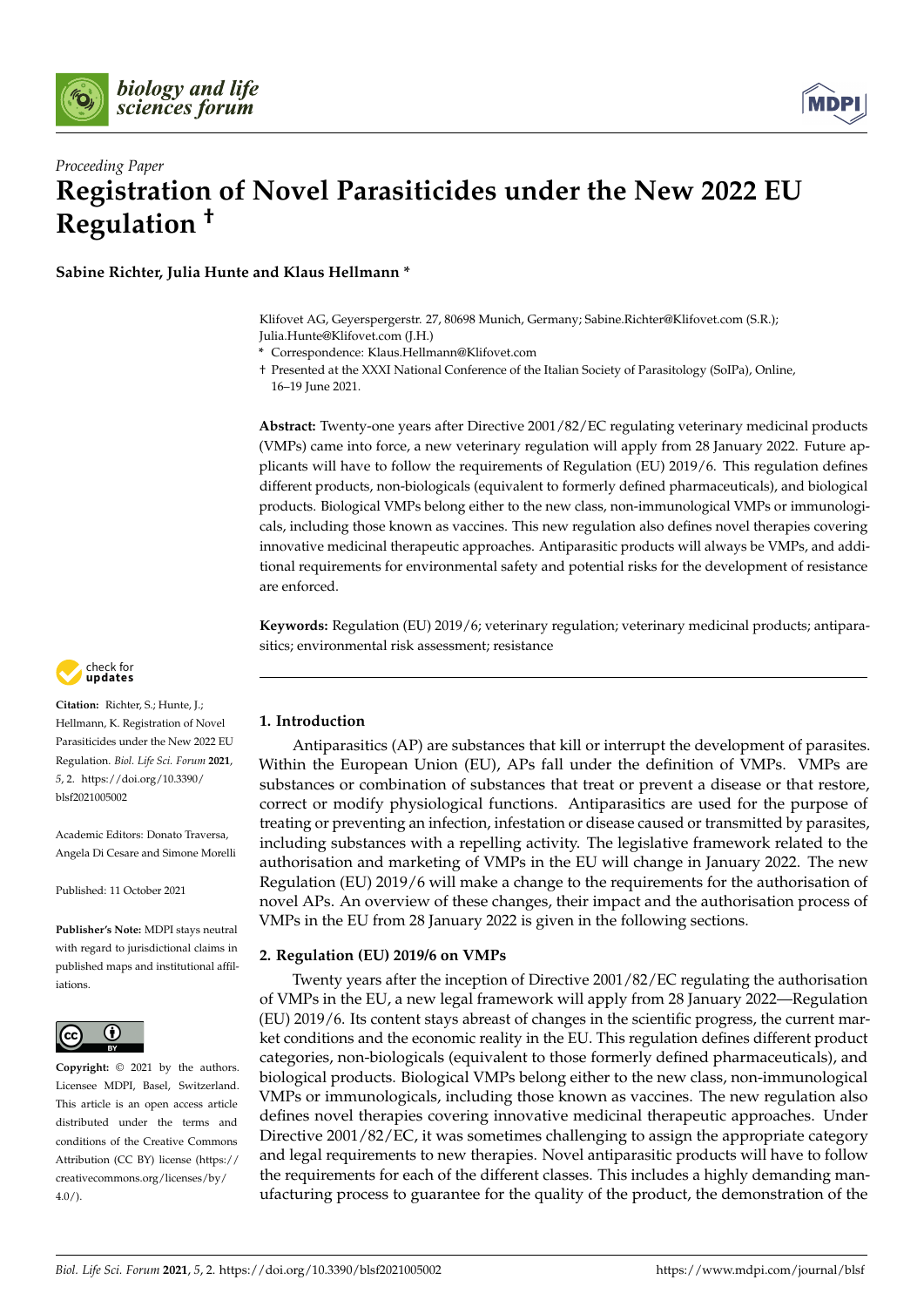safety for the target species, the environment, the user and possibly the consumer. The fate of potential residues in food-producing species needs to be evaluated, and a high level of efficacy of the product is paramount, this being the benefit of its use. There are, however, certain provisions that will apply to antiparasitics in general, having a potential impact on the development and marketing authorisation process of such products.

#### **3. Environmental Concerns Related to Antiparasitics**

Particularly pharmaceutical VMPs, defined as non-biological products—the majority of antiparasitics belong to this class—may have a relevant impact on the environment. The environmental impact assessment has been part of a marketing authorisation in individual European countries for several decades. In 1993, it became a requirement, as stated in Directive 92/18/EEC [\[1\]](#page-2-0). Constantly extended, current guidance documents for the environmental impact assessment were released in the early 2000s. In 2000 and 2005, the Veterinary International Conference on Harmonization (VICH) published the requirements for the two phases of assessment of the risk for the environment: VICH guideline (GL) 6 for Phase I and VICH GL 38 for Phase II. The assessment in Phase I identifies those pharmaceuticals that have a limited effect on the environment. This usually includes VMPs with a finite exposure to the environment, e.g., VMPs used for the treatment of individual animals rather than groups. VMPs exceeding the defined threshold concentrations in soil or water, or exhibiting certain characteristics, are subject to the ecotoxicity assessment of Phase II.

The new regulation puts a stronger focus on the benefit:risk evaluation of authorised VMPs. For antiparasitic products, the assessment of their influence on the environment carries more weight. This reflects the increasing awareness of residues originating from pharmaceuticals in soil and water, including the European Commission's Strategic Approach to Pharmaceuticals in the Environment [\[2\]](#page-2-1). Since the publication of VICH GL 38 for the Phase II environmental risk assessment in 2005, 17 pharmaceutical veterinary medicinal products have been re-assessed in view of their potential risk to the environment [\[1\]](#page-2-0). Among those products, eight were antiparasitics (including two coccidiostats). The concerns associated with the eight products were their persistence in the soil, the risk they pose for the dung fauna, the inadequacy of the provided data on environmental risks and/or discrepancies in the risk mitigation measures in relation to the risks to the environment.

The reason for one of the re-assessments was denoting for antimicrobials: the substance was assumed to be a potential PBT substance. These compounds fulfil the persistence, bioaccumulation and toxicity criteria determined by the so-called REACH Regulation (EC) 1907/2006, concerning the registration, evaluation, authorisation and restriction of chemicals. PBT, as well as vPvB (very persistent and very bioaccumulative), substances pose a huge threat to the environment, but potentially also to human health. In the future, under the new Regulation (EU) 2019/6, antiparasitics will not be approved in the EU if they are a PBT or a vPvB substance. However, there is one particular exception: if the applicant can prove that the product is essential for the control or prevention of a serious risk to the health of the target animals, the conclusion on the benefit–risk assessment may still be in favour of the antiparasitic.

#### **4. Development of Resistance and Regulation (EU) 2019/6**

Beyond the increased awareness of environmental effects, the occurrence of antiparasitic resistance is in the focus of the new Regulation (EU) 2019/6. Antiparasitic resistance is the genetic ability of parasites to survive treatment with an antiparasitic drug that was effective against the parasites in the past. The properties of the drug, practices of treatment and livestock management practices, the immune system of the treated animals and the biology of the parasite are all factors that contribute to potential resistance. Nevertheless, it is important to consider that the development of resistance is a natural process in the evolution of parasites.